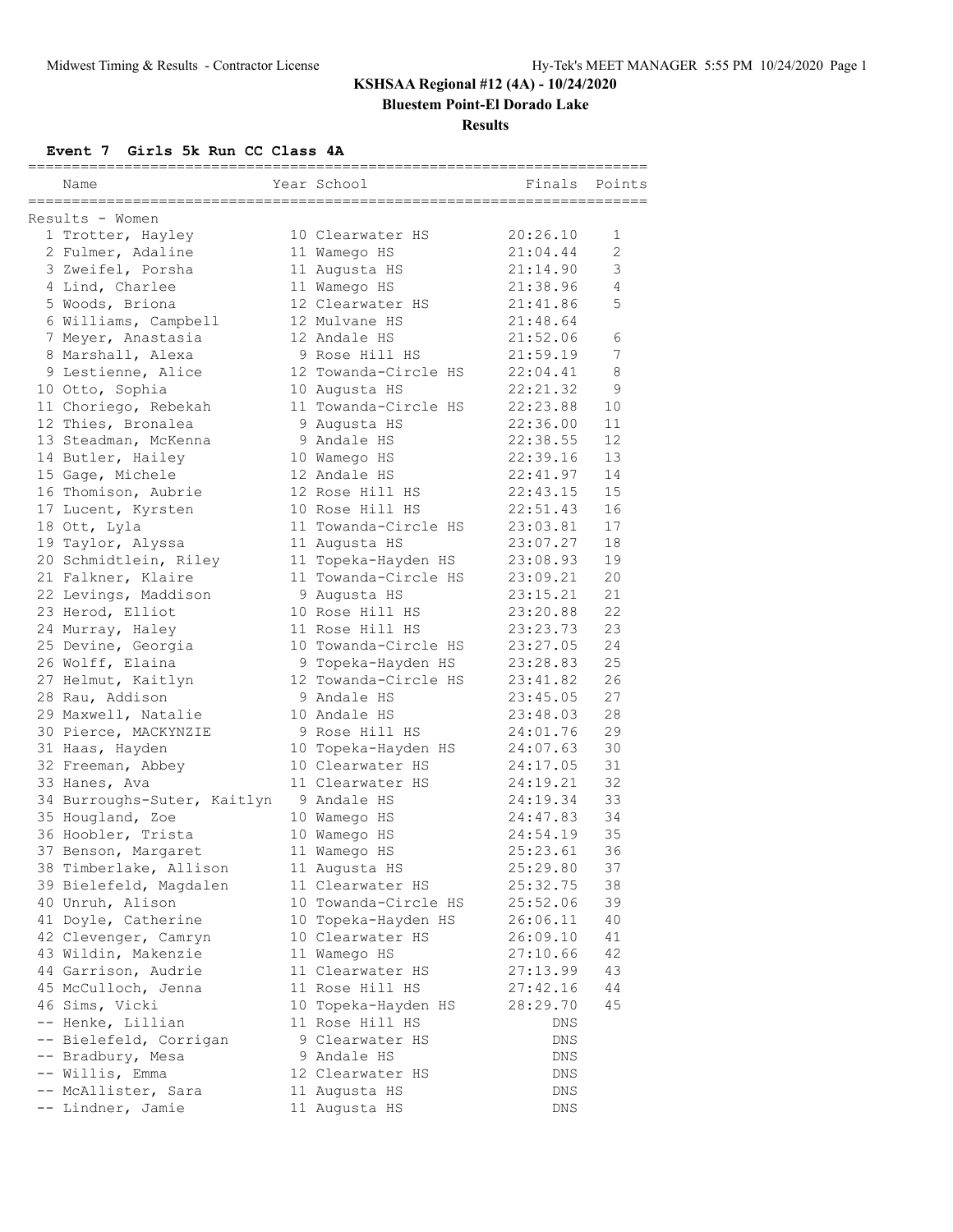**Bluestem Point-El Dorado Lake**

#### **Results**

| Event 7 Girls 5k Run CC Class 4A                                                                                                       |                                                                                                       |              |                |                                                                    |              |    |      |      |      |      |
|----------------------------------------------------------------------------------------------------------------------------------------|-------------------------------------------------------------------------------------------------------|--------------|----------------|--------------------------------------------------------------------|--------------|----|------|------|------|------|
| -- Moore, Carys<br>-- Niederstadt, Lucia<br>-- Seeberger, Quinlan<br>-- Clevenger, Kyndall<br>-- Ralph, Maddylyn<br>-- Kraus, Amethyst | 10 Rose Hill HS<br>12 Rose Hill HS<br>10 Wamego HS<br>12 Clearwater HS<br>9 Andale HS<br>10 Andale HS |              |                | <b>DNS</b><br><b>DNS</b><br>DNS<br>DNS<br><b>DNS</b><br><b>DNS</b> |              |    |      |      |      |      |
| =================                                                                                                                      |                                                                                                       | Team Scores  |                |                                                                    |              |    |      |      |      |      |
| Rank Team                                                                                                                              | Total                                                                                                 | 1            | 2              | 3                                                                  | 4            | 5  | $*6$ | $*7$ | $*8$ | $*9$ |
| Results - Women                                                                                                                        |                                                                                                       |              |                |                                                                    |              |    |      |      |      |      |
| 1 Augusta HS                                                                                                                           | 62                                                                                                    | 3            | 9              | 11                                                                 | 18           | 21 | 37   |      |      |      |
| Total Time:<br>1:52:34.70                                                                                                              |                                                                                                       |              |                |                                                                    |              |    |      |      |      |      |
| 22:30.94<br>Average:                                                                                                                   |                                                                                                       |              |                |                                                                    |              |    |      |      |      |      |
| 2 Towanda-Circle HS                                                                                                                    | 79                                                                                                    | 8            | 10             | 17                                                                 | 20           | 24 | 26   | 39   |      |      |
| Total Time:<br>1:54:08.36                                                                                                              |                                                                                                       |              |                |                                                                    |              |    |      |      |      |      |
| 22:49.68<br>Average:<br>3 Rose Hill HS                                                                                                 | 83                                                                                                    | 7            | 15             | 16                                                                 | $22^{\circ}$ | 23 | 29   | 44   |      |      |
| Total Time:<br>1:54:18.38                                                                                                              |                                                                                                       |              |                |                                                                    |              |    |      |      |      |      |
| 22:51.68<br>Average:                                                                                                                   |                                                                                                       |              |                |                                                                    |              |    |      |      |      |      |
| 4 Andale HS                                                                                                                            | 87                                                                                                    | 6            | 12             | 14                                                                 | 27           | 28 | 33   |      |      |      |
| Total Time: 1:54:45.66                                                                                                                 |                                                                                                       |              |                |                                                                    |              |    |      |      |      |      |
| 22:57.14<br>Average:                                                                                                                   |                                                                                                       |              |                |                                                                    |              |    |      |      |      |      |
| 5 Wamego HS                                                                                                                            | 88                                                                                                    | 2            | $\overline{4}$ | 13                                                                 | 34           | 35 | 36   | 42   |      |      |
| Total Time:<br>1:55:04.58                                                                                                              |                                                                                                       |              |                |                                                                    |              |    |      |      |      |      |
| 23:00.92<br>Average:                                                                                                                   |                                                                                                       |              |                |                                                                    |              |    |      |      |      |      |
| 6 Clearwater HS                                                                                                                        | 107                                                                                                   | $\mathbf{1}$ | 5              | 31                                                                 | 32           | 38 | 41   | 43   |      |      |
| Total Time:<br>1:56:16.97                                                                                                              |                                                                                                       |              |                |                                                                    |              |    |      |      |      |      |
| 23:15.40<br>Average:                                                                                                                   |                                                                                                       |              |                |                                                                    |              |    |      |      |      |      |
| 7 Topeka-Hayden HS                                                                                                                     | 159                                                                                                   | 19           | 25             | 30                                                                 | 40           | 45 |      |      |      |      |
| Total Time:<br>2:05:21.20                                                                                                              |                                                                                                       |              |                |                                                                    |              |    |      |      |      |      |
| 25:04.24<br>Average:                                                                                                                   |                                                                                                       |              |                |                                                                    |              |    |      |      |      |      |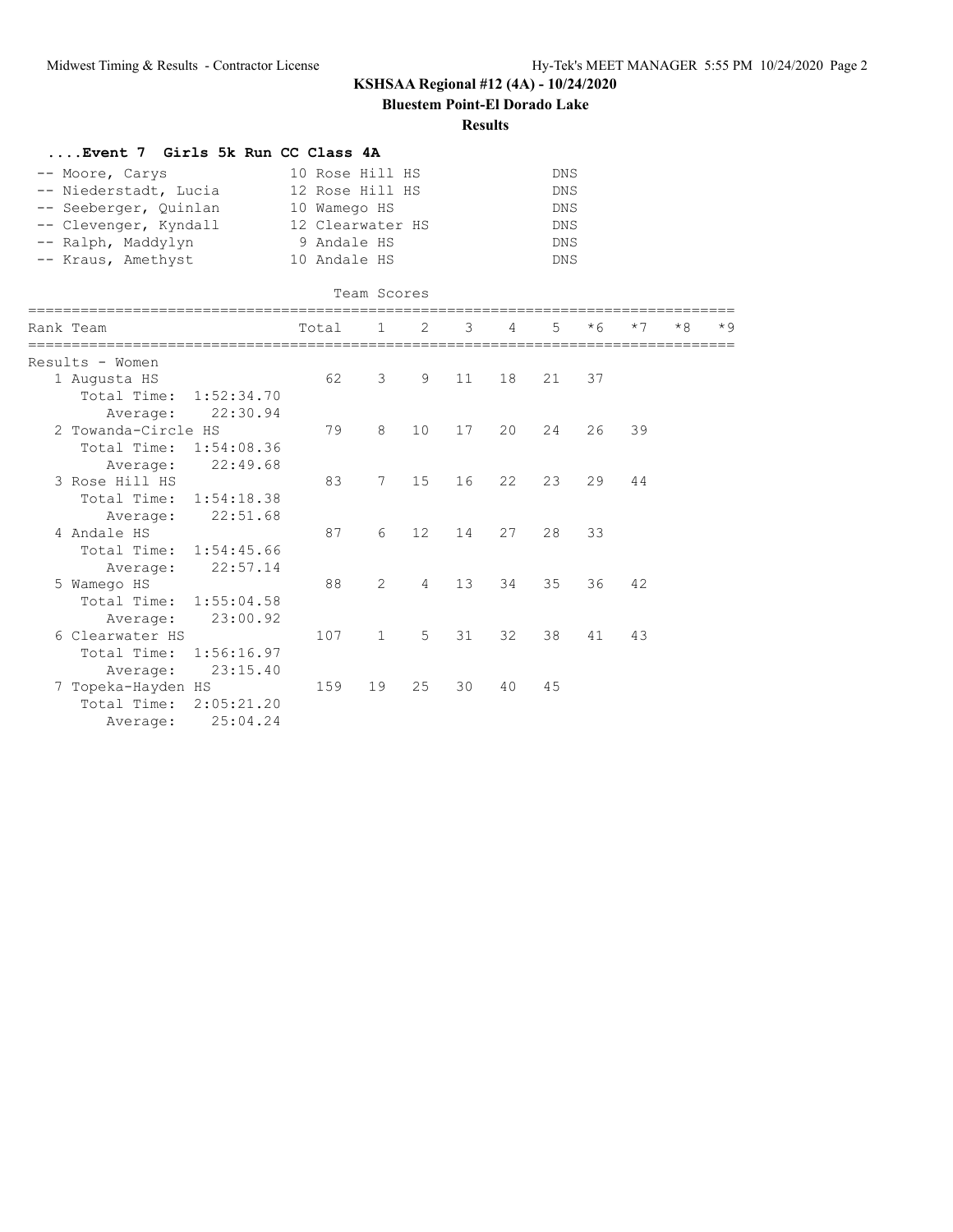**Bluestem Point-El Dorado Lake**

#### **Results**

### **Event 8 Boys 5k Run CC Class 4A**

| ============================= |                          |  |                      |          |                |  |  |  |  |
|-------------------------------|--------------------------|--|----------------------|----------|----------------|--|--|--|--|
|                               | Name                     |  | Year School          | Finals   | Points         |  |  |  |  |
|                               |                          |  |                      |          |                |  |  |  |  |
|                               | Results - Men            |  |                      |          |                |  |  |  |  |
|                               | 1 Newkirk, Tanner        |  | 11 Topeka-Hayden HS  | 16:18.01 | 1              |  |  |  |  |
|                               | 2 Schmidt, Sawyer        |  | 11 Augusta HS        | 16:48.22 | $\overline{2}$ |  |  |  |  |
|                               | 3 Hunter, Ian            |  | 11 Towanda-Circle HS | 17:04.13 | 3              |  |  |  |  |
|                               | 4 Adams, Dawson          |  | 12 Topeka-Hayden HS  | 17:08.49 | 4              |  |  |  |  |
|                               | 5 Wolfe, Emery           |  | 10 Wamego HS         | 17:09.92 | 5              |  |  |  |  |
|                               | 6 Barnes, Logan          |  | 10 Andale HS         | 17:17.58 | 6              |  |  |  |  |
|                               | 7 Stegman, Brady         |  | 10 Wamego HS         | 17:19.22 | 7              |  |  |  |  |
|                               | 8 White, Jacob           |  | 12 Wamego HS         | 17:38.61 | 8              |  |  |  |  |
|                               | 9 Cutting, Harrison      |  | 9 Wamego HS          | 17:41.20 | 9              |  |  |  |  |
|                               | 10 Dietrich, Christopher |  | 10 Mulvane HS        | 17:44.18 | $10\,$         |  |  |  |  |
|                               | 11 Artzer, Eli           |  | 12 Wamego HS         | 17:53.53 | 11             |  |  |  |  |
|                               | 12 Williams, Noah        |  | 11 Wamego HS         | 17:57.54 | 12             |  |  |  |  |
|                               | 13 Winter, Zachary       |  | 11 Andale HS         | 17:59.95 | 13             |  |  |  |  |
|                               | 14 Rochford, Ryan        |  | 11 Topeka-Hayden HS  | 18:06.40 | 14             |  |  |  |  |
|                               | 15 Shea, Caleb           |  | 12 Wamego HS         | 18:07.49 | 15             |  |  |  |  |
|                               | 16 Dieter, Jacob         |  | 11 Augusta HS        | 18:11.85 | 16             |  |  |  |  |
|                               | 17 Amis, Aiden           |  | 9 Topeka-Hayden HS   | 18:15.29 | 17             |  |  |  |  |
|                               | 18 White, Ryker          |  | 10 Augusta HS        | 18:16.50 | 18             |  |  |  |  |
|                               | 19 Ohlde, Colton         |  | 11 Clearwater HS     | 18:17.51 | 19             |  |  |  |  |
|                               | 20 Seiter, Mason         |  | 11 Clearwater HS     | 18:17.56 | 20             |  |  |  |  |
|                               | 21 Emmons, Ethan         |  | 12 Topeka-Hayden HS  | 18:25.60 | 21             |  |  |  |  |
|                               | 22 Bixeman, Tyler        |  | 11 Towanda-Circle HS | 18:27.36 | 22             |  |  |  |  |
|                               | 23 Trotter, Zach         |  | 12 Clearwater HS     | 18:30.72 | 23             |  |  |  |  |
|                               | 24 Tinoco, Braden        |  | 12 Topeka-Hayden HS  | 18:31.94 | 24             |  |  |  |  |
|                               | 25 Johnson, Michael      |  | 10 Augusta HS        | 18:42.55 | 25             |  |  |  |  |
|                               | 26 Bradbury, Easton      |  | 12 Andale HS         | 18:42.62 | 26             |  |  |  |  |
|                               | 27 Winter, Nicholas      |  | 9 Andale HS          | 18:43.15 | 27             |  |  |  |  |
|                               | 28 Jones, Kyle           |  | 12 Mulvane HS        | 18:47.49 | 28             |  |  |  |  |
|                               | 29 Mills, Jackson        |  | 12 El Dorado HS      | 18:49.20 | 29             |  |  |  |  |
|                               | 30 Moore, Zachary        |  | 9 Topeka-Hayden HS   | 18:55.65 | 30             |  |  |  |  |
|                               | 31 Winzer, Brendan       |  | 12 Augusta HS        | 18:57.07 | 31             |  |  |  |  |
|                               | 32 Fox, Grady            |  | 10 Augusta HS        | 19:00.09 | 32             |  |  |  |  |
|                               | 33 Broadbent, Grayson    |  | 10 Augusta HS        | 19:11.19 | 33             |  |  |  |  |
|                               | 34 Logan, Blake          |  | 9 Towanda-Circle HS  | 19:20.83 | 34             |  |  |  |  |
|                               | 35 Lambert, Clinton      |  | 12 Clearwater HS     | 19:28.14 | 35             |  |  |  |  |
|                               | 36 Wells, Owen           |  | 9 Clearwater HS      | 19:32.37 | 36             |  |  |  |  |
|                               | 37 Smith, Cade           |  | 12 Clearwater HS     | 19:33.82 | 37             |  |  |  |  |
|                               | 38 Camp, Braxton         |  | 11 Andale HS         | 19:33.84 | 38             |  |  |  |  |
|                               | 39 Leck, Andrew          |  | 12 Rose Hill HS      | 19:46.45 |                |  |  |  |  |
|                               | 40 Youngers, Joshua      |  | 12 Clearwater HS     | 19:53.05 | 39             |  |  |  |  |
|                               | 41 Salazar, Victor       |  | 11 Mulvane HS        | 20:02.80 | 40             |  |  |  |  |
|                               | 42 Flurry, Preston       |  | 10 El Dorado HS      | 20:05.50 | 41             |  |  |  |  |
|                               | 43 Light, Christian      |  | 9 Andale HS          | 20:12.03 | 42             |  |  |  |  |
|                               | 44 Duncan, Jacob         |  | 11 Mulvane HS        | 20:19.33 | 43             |  |  |  |  |
|                               | 45 Ferley, John          |  | 11 El Dorado HS      | 20:48.72 | 44             |  |  |  |  |
|                               | 46 Greene, Hayden        |  | 11 El Dorado HS      | 21:00.95 | 45             |  |  |  |  |
|                               | 47 Kline, Austin         |  | 9 Towanda-Circle HS  |          |                |  |  |  |  |
|                               |                          |  |                      | 21:05.22 | 46             |  |  |  |  |
|                               | 48 Rogers, JR, Thomas    |  | 12 Rose Hill HS      | 21:07.53 |                |  |  |  |  |
|                               | 49 Leep, Hal             |  | 9 Towanda-Circle HS  | 21:13.79 | 47             |  |  |  |  |
|                               | 50 Griffie, Owen         |  | 10 Mulvane HS        | 21:46.91 | 48             |  |  |  |  |
|                               | 51 Jensen, Josiah        |  | 10 El Dorado HS      | 22:01.54 | 49             |  |  |  |  |
|                               | 52 Young, Marcus         |  | 9 Towanda-Circle HS  | 22:07.00 | 50             |  |  |  |  |